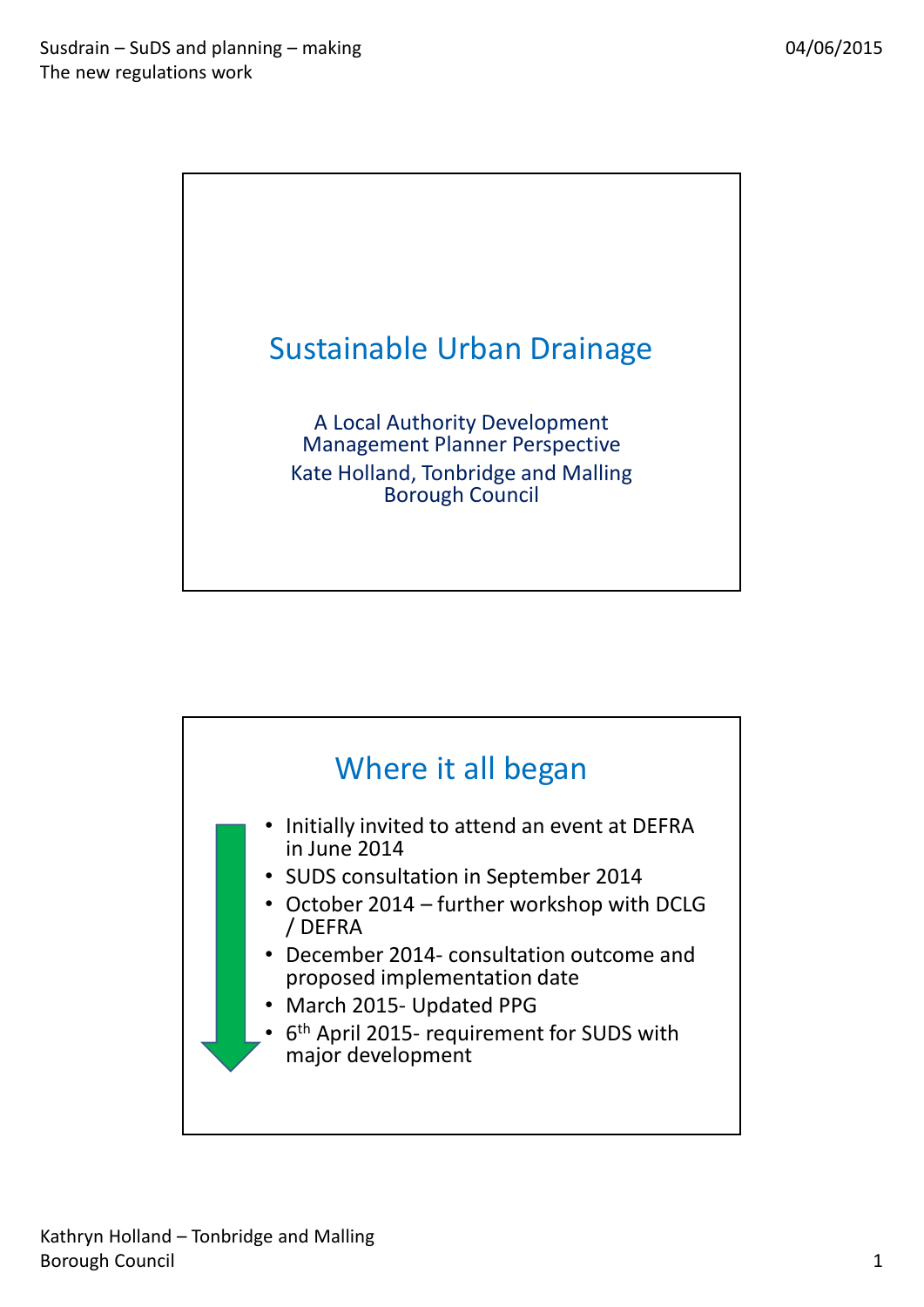

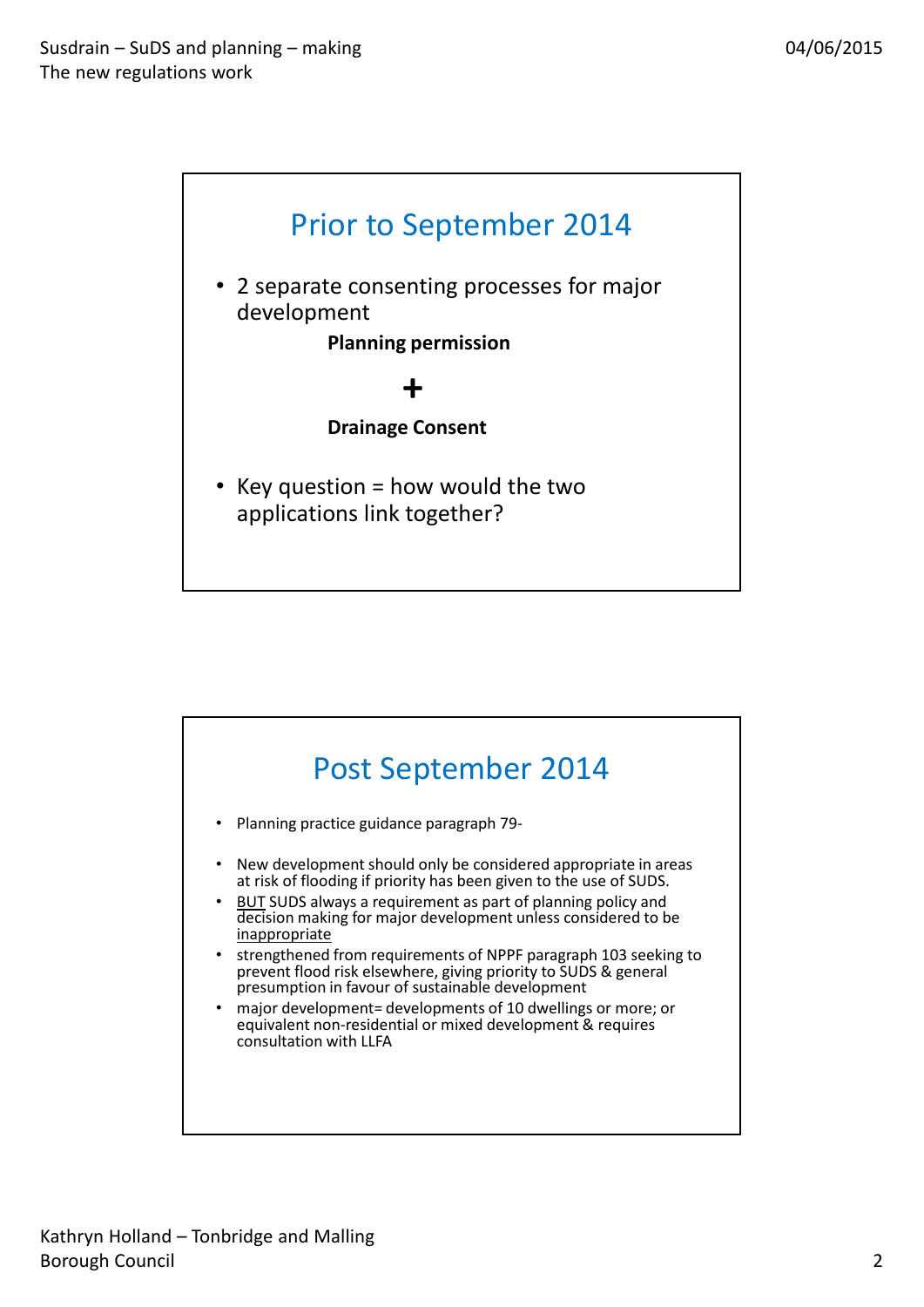

## Knowledge sharing

- Importance of the relationship between the LLFA and LPA- 2 tier authorities vs unitary
- Training for LPA's from LLFA's and vice versa
- Strategic cross county procedures- Kent Development Control Officers Group
- Drainage 'surgeries'
- Getting to know one another



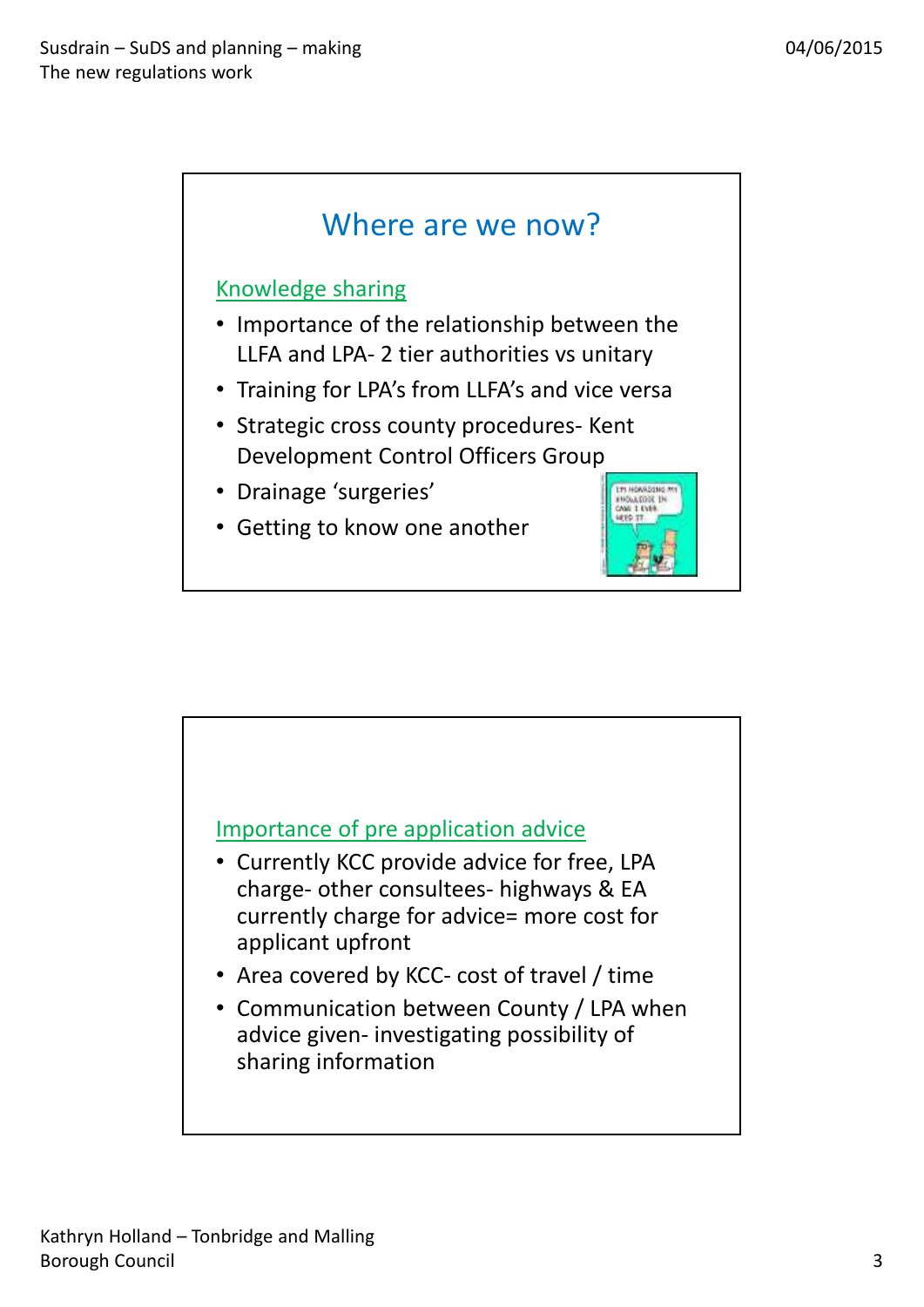

- Careful consideration of the information needed at validation stage
- How much information can we ask for?
- Where can applicant's find what they need?- KCC website

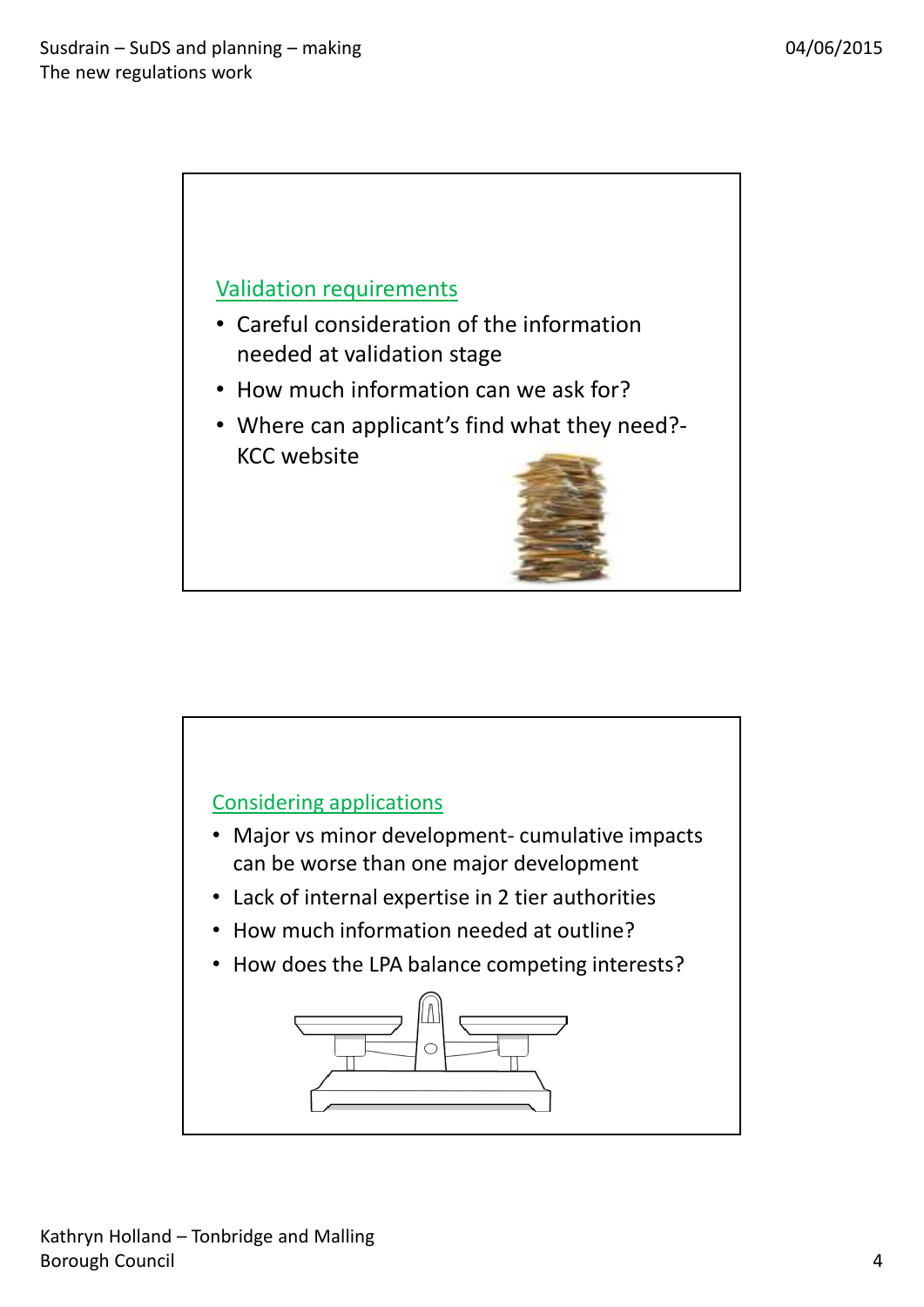

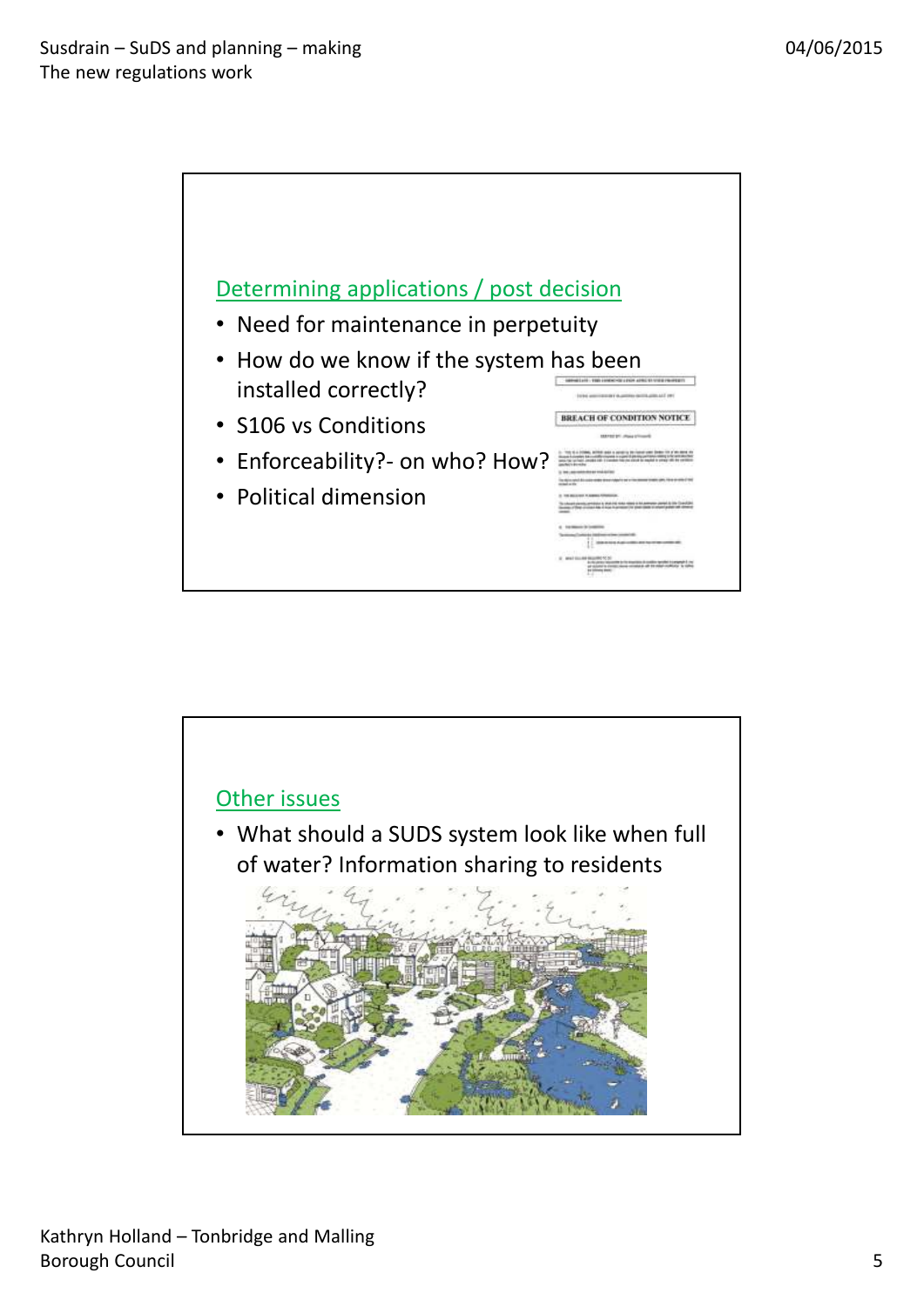• Is there a way to require maintenance reports annually / by way of terms of the agreement?

• How do LPA's assess affordability of a scheme?- can the County Authority help?